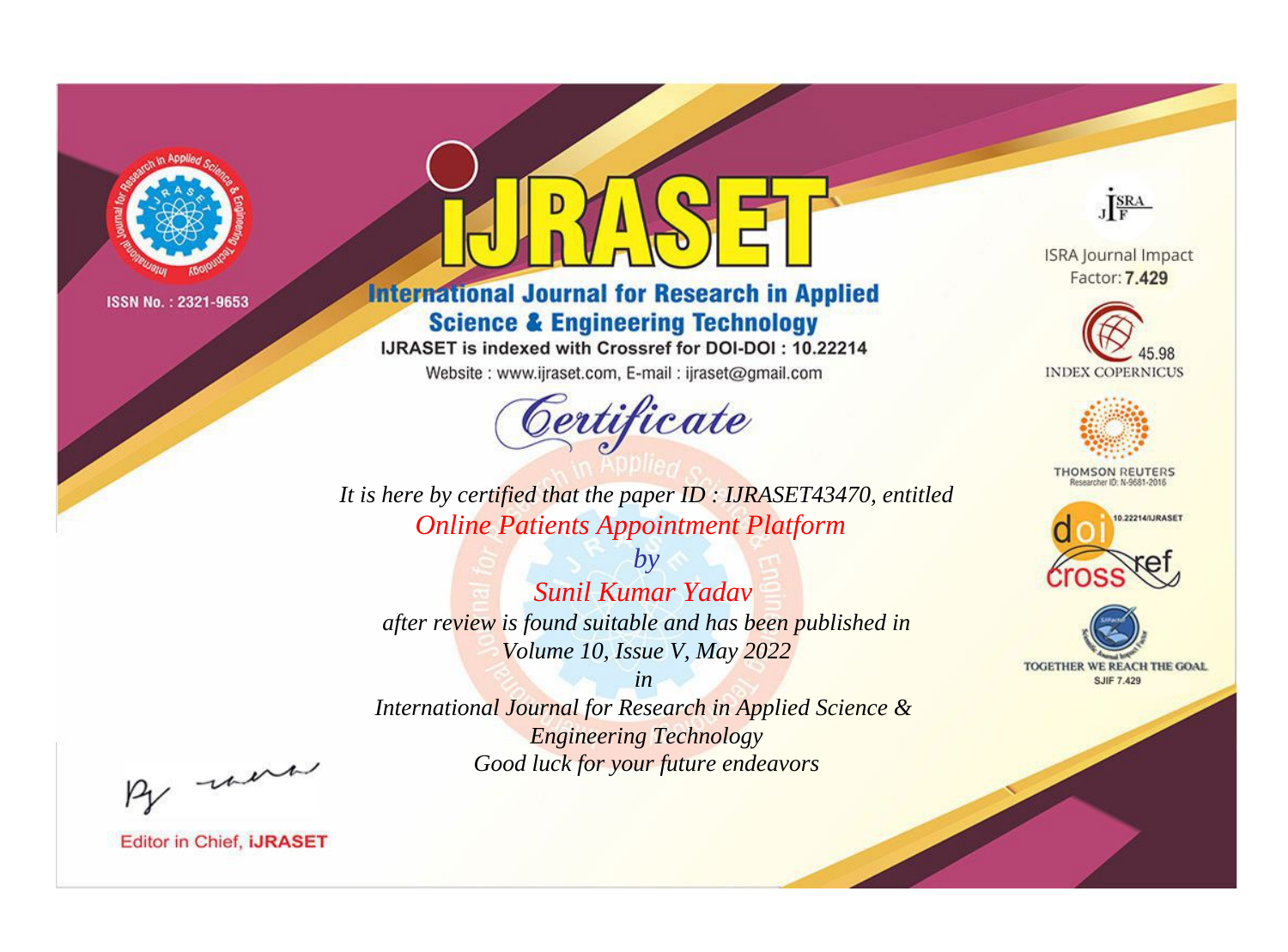

# **International Journal for Research in Applied Science & Engineering Technology**

IJRASET is indexed with Crossref for DOI-DOI: 10.22214

Website: www.ijraset.com, E-mail: ijraset@gmail.com



JERA

**ISRA Journal Impact** Factor: 7.429





**THOMSON REUTERS** 



TOGETHER WE REACH THE GOAL **SJIF 7.429** 

*It is here by certified that the paper ID : IJRASET43470, entitled Online Patients Appointment Platform*

*by Shubham Prajapati after review is found suitable and has been published in Volume 10, Issue V, May 2022*

*in* 

*International Journal for Research in Applied Science & Engineering Technology Good luck for your future endeavors*

By morn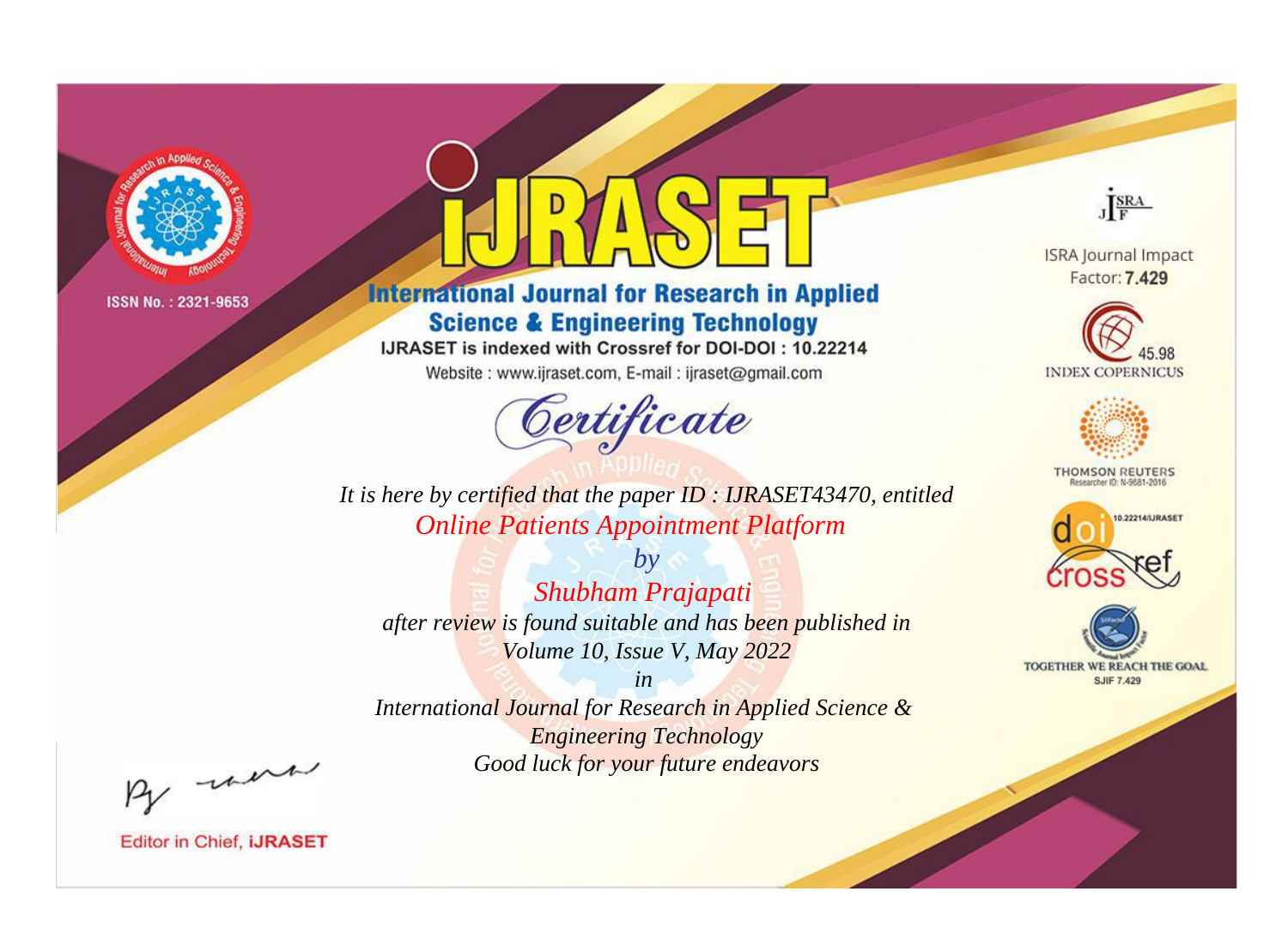

# **International Journal for Research in Applied Science & Engineering Technology**

IJRASET is indexed with Crossref for DOI-DOI: 10.22214

Website: www.ijraset.com, E-mail: ijraset@gmail.com



JERA **ISRA Journal Impact** 

Factor: 7.429





**THOMSON REUTERS** 



TOGETHER WE REACH THE GOAL **SJIF 7.429** 

*It is here by certified that the paper ID : IJRASET43470, entitled Online Patients Appointment Platform*

*by Shivakant Yadav after review is found suitable and has been published in Volume 10, Issue V, May 2022*

*in* 

*International Journal for Research in Applied Science & Engineering Technology Good luck for your future endeavors*

By morn